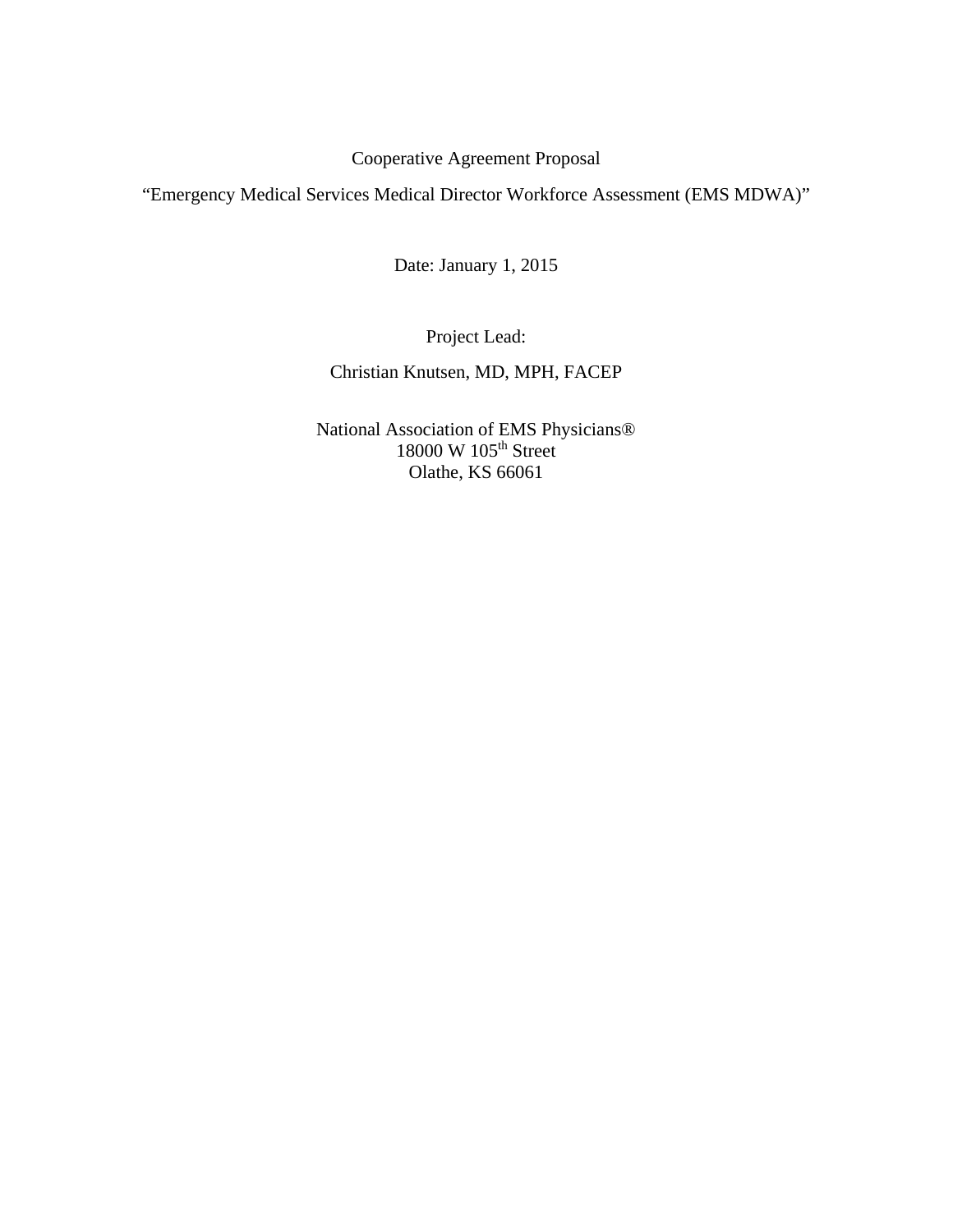## Table of Contents

| Table of Contents                                                        |                          |    |  |  |  |
|--------------------------------------------------------------------------|--------------------------|----|--|--|--|
| Cover Letter                                                             | 3                        |    |  |  |  |
| Ι.                                                                       | Background               | 4  |  |  |  |
| П.                                                                       | Purpose                  | 5  |  |  |  |
| III.                                                                     | Objectives               | 5  |  |  |  |
| IV.                                                                      | Project Overview         | 5  |  |  |  |
| V.                                                                       | <b>NAEMSP Background</b> | 6  |  |  |  |
| VI.                                                                      | Project Team Composition | 9  |  |  |  |
| VII.                                                                     | Project Timeline         | 11 |  |  |  |
| Appendix A: Proposed Components of a Medical Directors Survey Instrument |                          |    |  |  |  |
| Appendix B: EMS MDWA Proposed Budget                                     |                          |    |  |  |  |
| References                                                               |                          |    |  |  |  |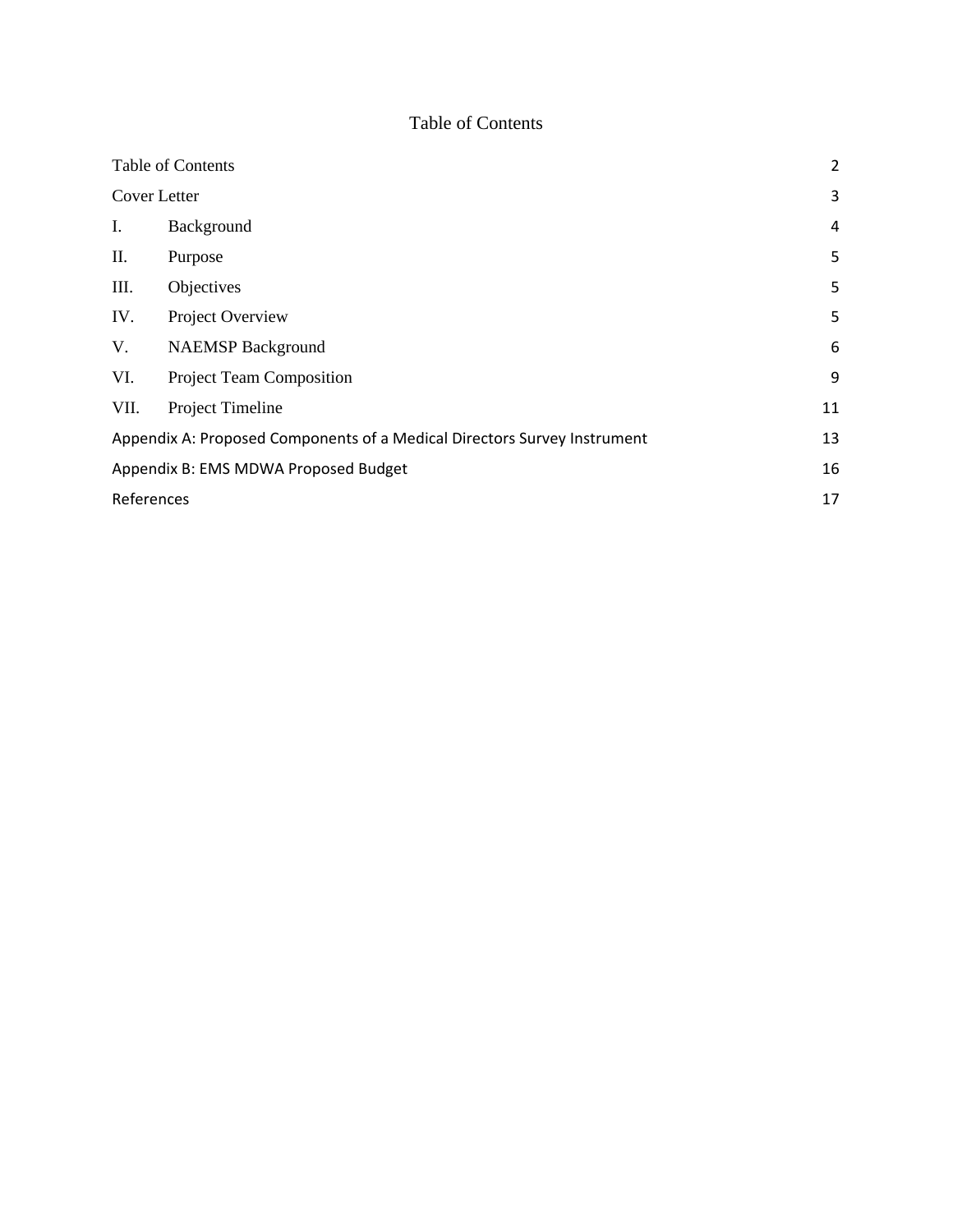

Department of Emergency Medicine 750 East Adams Street Syracuse, NY 132210

> Tel 315.464.4851 Fax 315.464.4854

January 1, 2015

DOT/NHTSA Office of Emergency Medical Services 1200 New Jersey Avenue SE, West Building, Washington, DC 20590

Re: Unsolicited Proposal for Emergency Medical Services Medical Director Workforce Assessment

On behalf of the National Association of EMS Physicians (NAEMSP), I am pleased to submit our proposal for a cooperative agreement entitled "Emergency Medical Services Medical Director Workforce Assessment." We are excited to take part in this effort and create a new and detailed picture of medical directors across the United States.

NAEMSP is uniquely positioned to complete this project and provide NHTSA the highest quality project. NAEMSP is the national leader in medical director education and prehospital policy development. Our team of experts in prehospital medicine and research at SUNY Upstate Medical University and NAEMSP have significant experience in emergency medical services policy and protocol development, system design, education, and research.

We believe that our team is uniquely positioned to involve national EMS organizations in the development and distribution of a comprehensive survey instrument to medical directors across the country and create the first national description of this critical workforce in prehospital medicine. Describing this workforce's population attributes, qualifications, types and sizes of agencies served, and their financial compensation and legal protections is critical to determining trends of employment, identifying professional and training needs, recognizing barriers for medical directors, and directing policy and advocacy efforts.

Sincerely,

Christian Knutsen, MD, MPH, FACEP Medical Director, Upstate EMS Educational Programs Associate Program Director, Upstate EMS Fellowship Assistant Professor of Emergency Medicine knutsenc@upstate.edu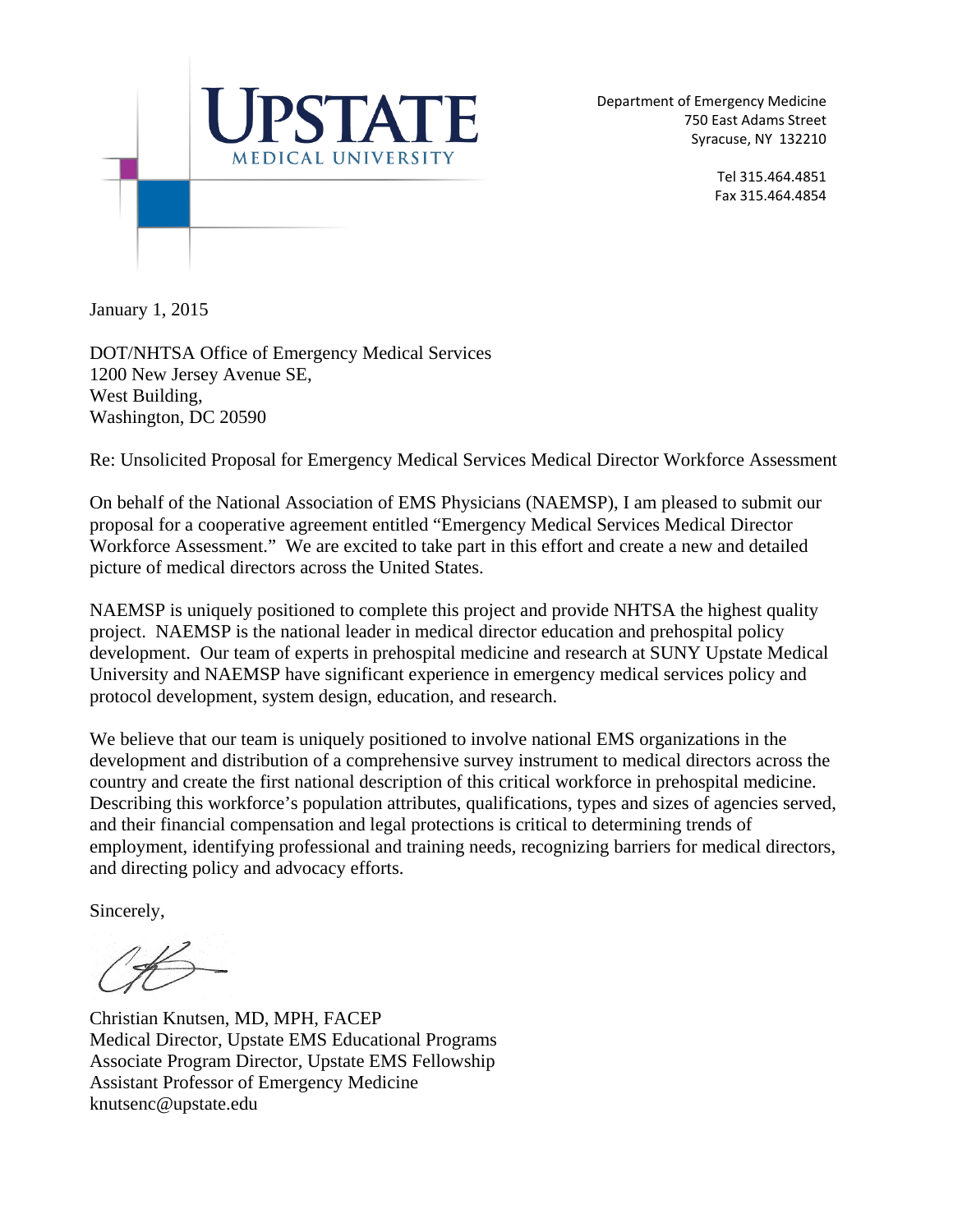#### **I. Background**

With over 50,000 separate EMS agencies and fire departments providing care to millions of patients each year, a clear description of the training and backgrounds of those who provide medical direction of EMS services in the US is surprisingly not available. An estimated 8,500 medical directors serve 20,000 EMS agencies and 30,000 fire departments across the country.<sup>1,2</sup> Emergency medical dispatch centers, aeromedical services, mass gathering events such as marathons and concerts, and police departments and their special operations teams also require medical directors. Despite a growing number of trained and now boarded certified EMS physicians, prehospital medical direction faces several obstacles and unknowns. Currently data is difficult to identify, but many medical directors are thought to be from several specialties such as family practice, internal medicine, and surgery and have little or no EMS experience. In addition, individuals serving as EMS directors have varying degrees of involvement with their services. Medical directors' compensation, legal protections, involvement in research, and education are also largely unknown.

The 1996 Emergency Medical Services *Agenda for the Future* proposed 14 key attributes requiring development for successful and efficient emergency medical services.<sup>3</sup> Medical direction that provides oversight of prehospital providers, ensures high level of medical care, and facilitates integration with the larger healthcare system was identified as one of these crucial attributes. The *Agenda for the Future* had a specific vision for EMS medical directors:

Medical direction is provided by qualified physicians and staffs with special competency in EMS. Recognition of competency, by virtue of acquisition of knowledge and skills relevant to the delivery of EMS care and administration of EMS systems as populationbased health care systems, is available in the form of subspecialty certification for physicians, nurses and administrators. This helps ensure that medical direction, which ultimately affects the care provided to patients in the community, is provided by knowledgeable and qualified individuals.

The Institute of Medicine also recommended that "physicians who provide medical direction for EMS systems should meet standardized minimum requirements for training and certification that are reflective of their responsibilities."<sup>4</sup> The American College of Emergency Physicians (ACEP) and the National Association of EMS Physicians (NAEMSP®) both recommended that the ideal EMS physician would be an Emergency Medicine physician with an EMS Fellowship and experience with prehospital services.<sup>5,6</sup> For certification, the American Board of Medical Specialties followed recommendations from ACEP and NAEMSP® and recognized EMS Medicine as a boarded subspecialty. In 2013, just over 800 physicians were the first to be subspecialty boarded in EMS Medicine.

Knowing the population of EMS medical directors in the United States would create several benefits. Defining this groups' demographics; qualifications; number, types and sizes of agencies served; and their financial compensation and legal protections is critical to determining trends of employment, identifying professional and training needs, recognizing barriers for medical directors, and directing policy and advocacy efforts. NAEMSP® considers this effort essential to the improving EMS medical direction across the nation and would pursue this project if the resources to do so were available. The National Highway Safety Administration (NHTSA)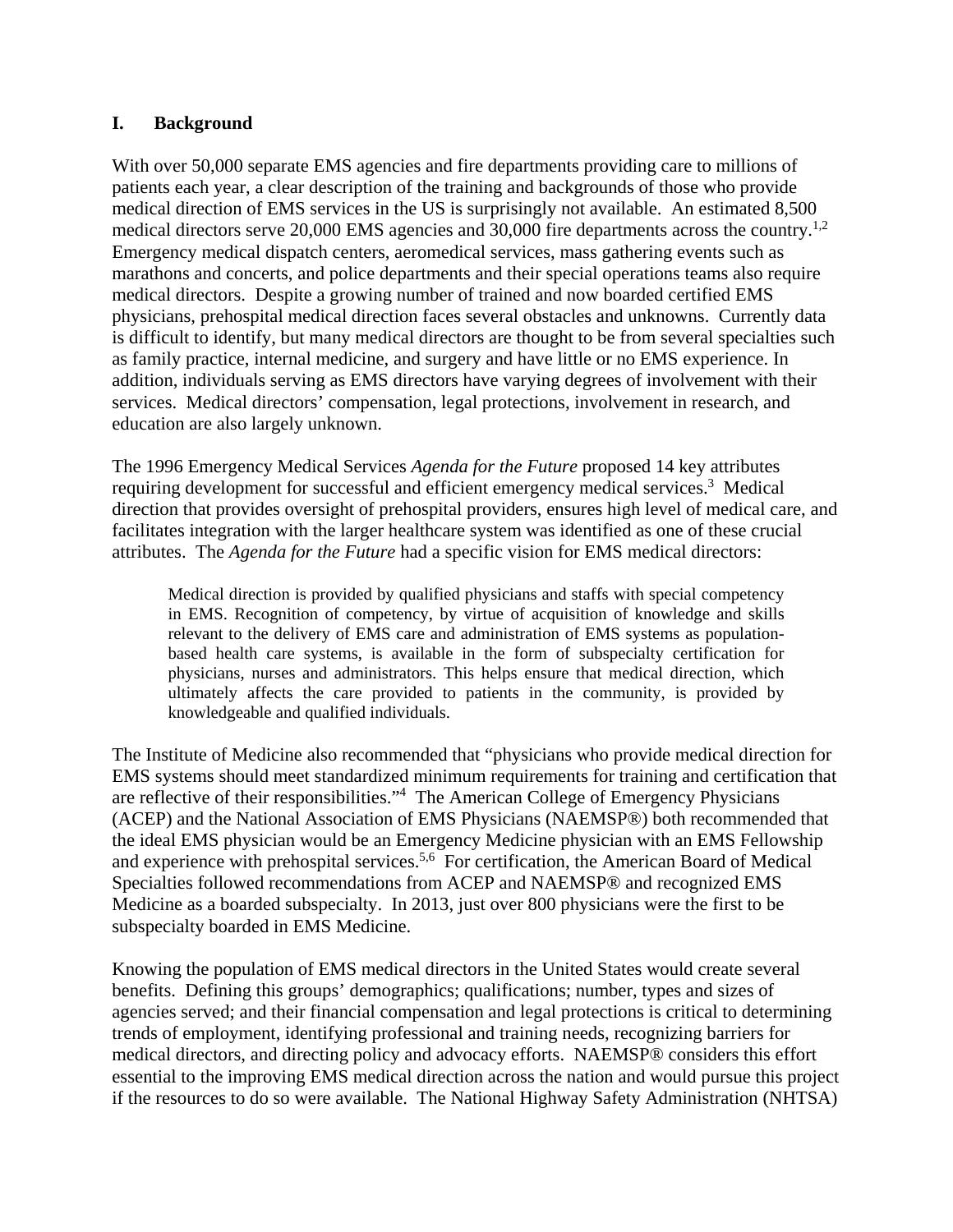and other federal departments would benefit from understanding its prehospital medical leadership from a national preparedness perspective. A cooperative agreement between NHTSA and NAEMSP® is therefore proposed to support and execute this initiative.

## **II. Purpose**

This project recommends that a cooperative agreement be undertaken between NAEMSP® and NHTSA to investigate and define key attributes of EMS medical directors across the country in order to create a national picture of prehospital medical direction. NAEMSP® will use our existing infrastructure and relationships with key individuals and organizations across the spectrum of the EMS community and the greater continuum of healthcare systems to create an Emergency Medical Services Medical Director Workforce Assessment (EMS MDWA).

## **III. Objectives**

The EMS MDWA will be designed to provide the first description of the physicians providing medical direction for prehospital services across the nation. No other detailed description of EMS medical directors at the local level has been previously created.

The objectives of the EMS MDWA are to:

- 1. Identify the demographic make-up and experience of medical directors,
- 2. Define the professional qualifications of medical directors,
- 3. Describe the EMS, fire, police, aeromedical, and medical dispatch systems that EMS physicians support,
- 4. Classify the financial support provided to medical directors for their efforts,
- 5. Outline the legal protections and source of these protections provided to medical directors,
- 6. Describe the involvement that medical directors provide their agencies in terms of education, quality improvement, and policy or protocol development.

## **IV. Project Overview**

The EMS MDWA will be a 36 month project with survey design and approval in the first 12 months, data collection completed within months 13 to 24, and data analysis and drafting of the final product in months 25 to 36 of the award.

Data has been previously estimated by surveys of state medical offices. Identifying and contacting every medical director in the country, however, would be time consuming and beyond the scope of this project. Therefore, a viral survey methodology is proposed to reach as many medical directors across the county as possible. A survey instrument that will measure attributes of medical directors will be created. Appendix A outlines proposed components of the survey instrument. The survey will be widely distributed to the members of NAEMSP® and by NAESMSO, state EMS offices, and by other relevant national organizations to medical directors in their states and regions. Each person completing the survey will be asked to recommend other medical directors to complete the survey. In addition, a link to the survey will be made available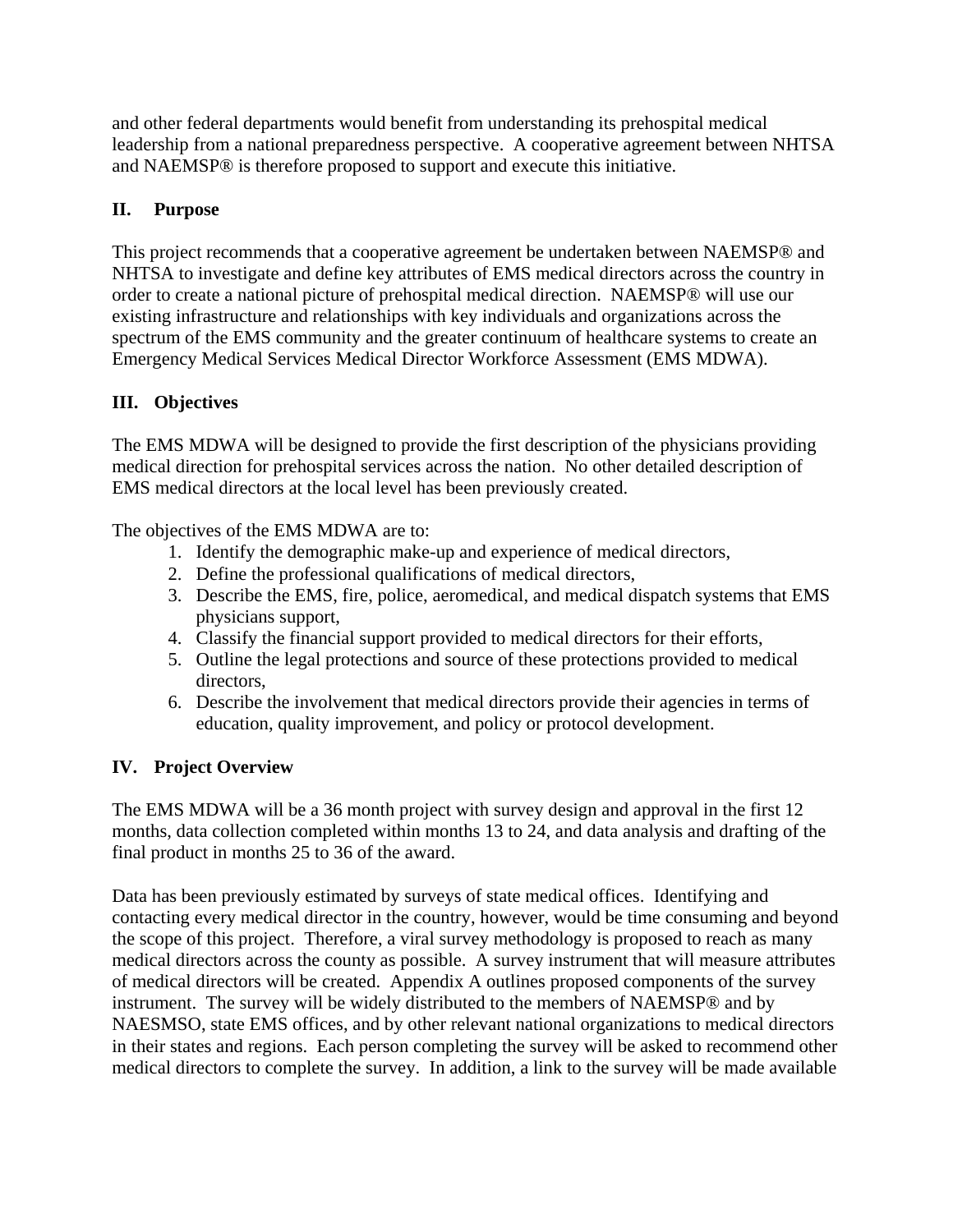on a newly created Facebook page associated with this project and social media used to reach medical directors.

Before the start of the project, the survey instrument will be created, reviewed, and tested. The first year of the project will then be dedicated to obtaining approval by the Office of Budget and Management for this national survey.

The second year of the project will be dedicated to disseminating the survey as widely as possible. In the first four months of the second year, this survey instrument will be first distributed to New York medical directors by the New York Department of Health's Bureau of Emergency Medical Services (NYDOH BEMS) and the state's 18 Regional Emergency Medical Advisory Councils. Referral to other medical directors by those completing the survey will be made and social media also used. NYDOH BEMS has a complete list of all BLS and ALS agencies in the state. An estimation of the penetration by this type of survey distribution will be made.

At the annual meeting of NAEMSP® in January of the second year (month 15), this project and survey instrument will be presented to all attendees. The survey will be distributed to all attendees and they will be encouraged to complete the survey and refer to their colleges. Nonphysician attendees will be asked to distribute to their medical directors and other medical directors in their regions. Concurrently, NASEMSO regional representatives will begin distributing to their regions and state EMS offices to their medical directors. Responses will be collected and the survey distributed to medical directors as they are identified. Data collection and survey distribution will continue for seven months until the end of the second year (month 23).

Our research team will compile the survey results throughout year two. The results will be analyzed in the third year of the award. A draft of the EMS MDWA will be made available for review and comments by May 1, 2018. A presentation of the results and a revised EMS MDWA draft will presented to NHTSA and NAEMSP® leadership in August 2018. The final draft of the EMS MDWA will be submitted by August 30, 2018.

## **V. NAEMSP Background**

NAEMSP® possess the expertise required to complete the project. Dr. Knutsen has assembled a team of experts in prehospital care and research who will function as the research and writing team for this project.

NAEMSP® is one of the leading organizations promoting and advancing prehospital care in the United States and abroad. Initially created to serve as a resource and advocate for EMS physicians and other EMS personnel, NAEMSP®'s current 1,400 members include a wide range of providers, including EMS physicians, physicians in training, EMS administrators, and EMS field providers. As the primary organization of EMS medical directors, NAEMSP® and its members are the experts in prehospital medical direction. Therefore, NAEMSP® is uniquely positioned to be the national EMS organization that can assume a leadership role in executing and completing the EMS MDWA.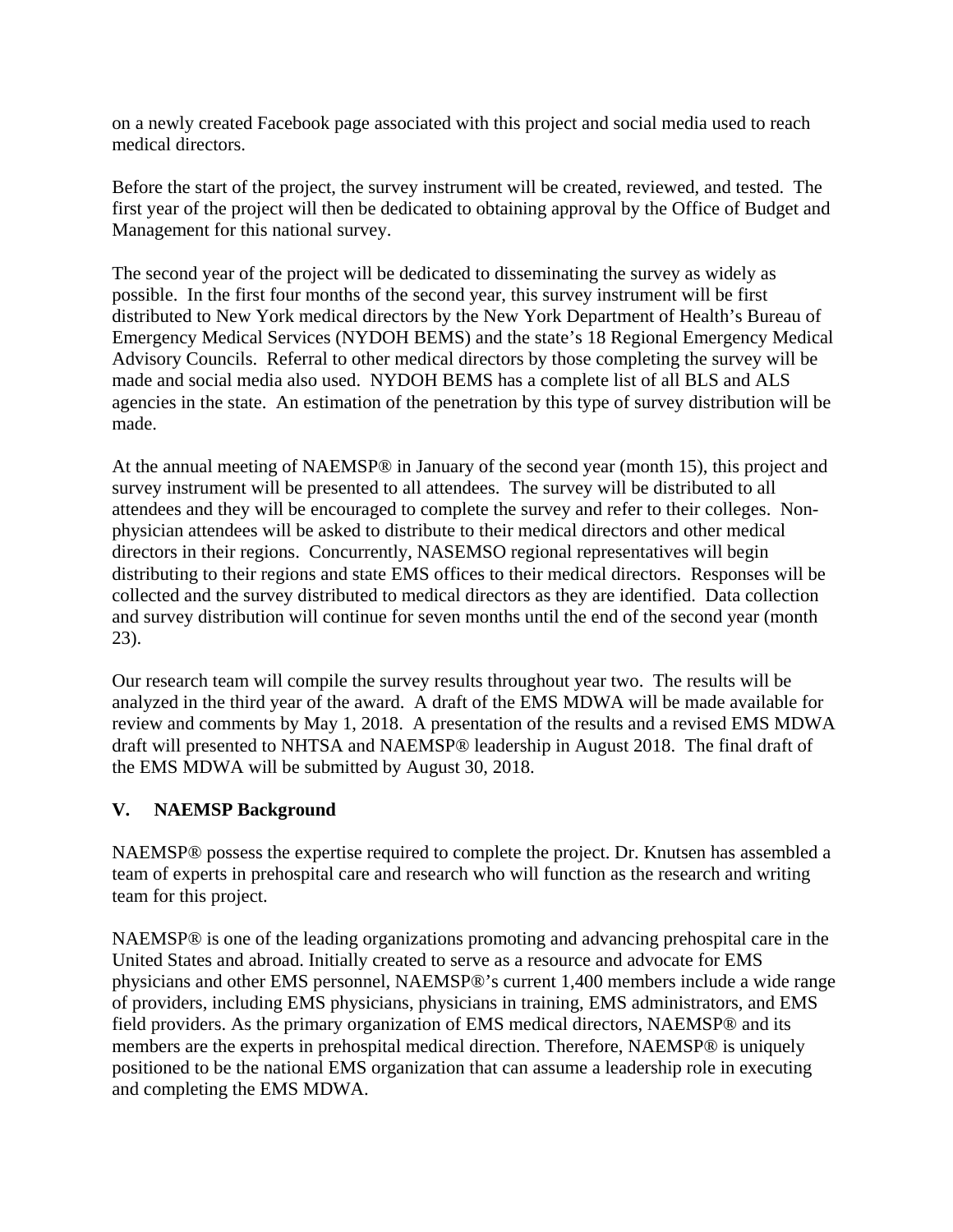NAEMSP® has existing relationships with a large number of key EMS stakeholder organizations and NAEMSP®'s members are actively involved in these organizations. Members of NAEMSP® act as representatives and liaisons to the following stakeholder organizations, with regular attendance at individual organizations' meetings:

- AAP Pediatric Education for Prehospital Professionals (PEEP)
- ACEP Task Force on Alternative Health Care Providers in Emergency Departments
- Advocates for EMS (AEMS)
- Air Medical Physicians Association (AMPA)
- Air & Surface Transport Nurses Association (ASTNA)
- American Academy of Emergency Medicine (AAEM)
- American Academy of Pediatrics (AAP)
- American Ambulance Association (AAA)
- American Board of Emergency Medicine (ABEM)
- American College of Emergency Physicians (ACEP)
- American College of Surgeons (ACS)
- American Heart Association (AHA) Emergency Cardiovascular Care Committee (ECC)
- AMPS Air Medical Transportation Conference
- Association of Air Medical Services (AAMS)
- Brain Trauma Foundation (BTF)
- Basic Trauma Life Support International (BTLSI)
- Centers for Disease Control and Prevention (CDC)
- Center for Medicare and Medicaid Services (CMS)
- ComCARE Alliance
- Commission on Accreditation of Ambulance Services (CAAS)
- Commission on Accreditation of Medical Transport Services (CAMTS)
- Continuing Education Coordination Board for EMS (CECBEMS)
- Emergency Nurses Association (ENA)
- ENA Task Force on Interfacility Transfer
- Federal Emergency Management Agency (FEMA)
- Federal Interagency Commission on EMS (FICEMS)
- Health Resources and Services Administration (HRSA)
- International Association of Fire Chiefs (IAFC)
- International Association of Fire Fighters (IAFF)
- National Academies of Emergency Dispatch (NAED)
- National Association of EMS Educators (NAEMSE)
- National Association of EMTs (NAEMT)
- National Association of State EMS Officials (NASEMSO)
- National Athletic Trainers' Association (NATA)
- National Fire Protection Agency (NFPA)
- National Flight Paramedics Association (NFPA)
- National Heart, Lung, and Blood Institute (NHLBI)
- National Highway Traffic Safety Administration (NHTSA)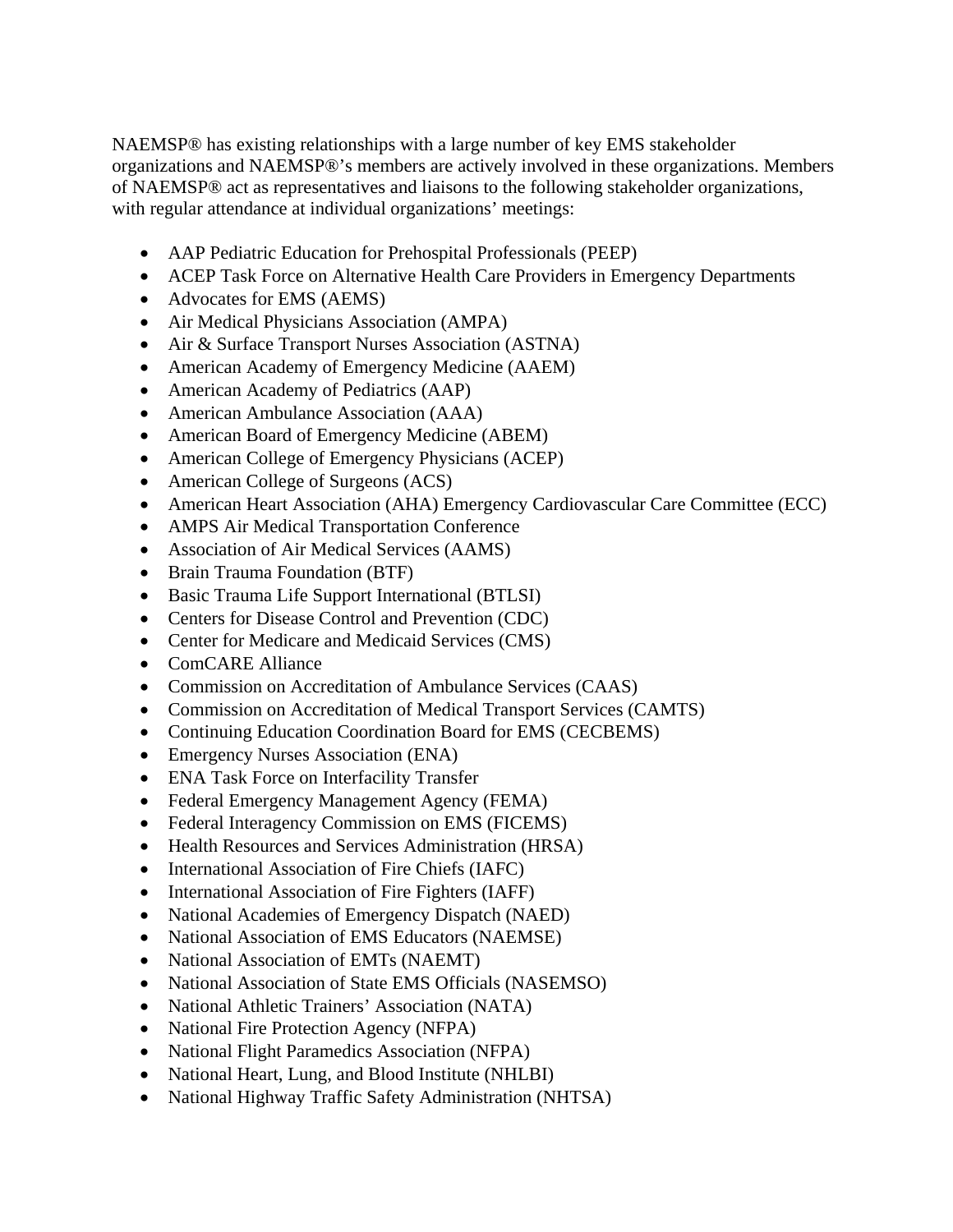- National Institutes of Health (NIH)
- National Registry of EMTs (NREMT)
- NSA Brain Attack Coalition
- Society for Academic Emergency Medicine (SAEM)
- United States Fire Administration (USFA)

NAEMSP® has an experienced and capable administrative team that will support the fulfillment of this grant. Stephanie Newman will serve as the Grant Project Director. She has experience in providing administrative support for other grants on behalf of NAEMSP®. She will arrange and participate on conference calls, prepare materials for face-to-face meetings, support development and distribution of surveys, and perform all other project management tasks associated with fulfilling the objectives of the cooperative agreement. Debbie Farrow will serve as the Accounting Associate for NAEMSP®. She will be responsible for paying expenses incurred with the grant and making sure appropriate accounting records are maintained.

Prehospital Emergency Care (PEC) is the official journal of NAEMSP® and serves as a vehicle for widespread dissemination of information on prehospital care. PEC is widely regarded as the premier journal of Emergency Medical Services. Its impact factor of 1.785 is ranked 9th of 24 Emergency Medicine Journals that are currently rated by the ISI Web of Knowledge. It is also ranked 4th among these journals in its Immediacy Index (0.459), a measure of how rapidly articles that are published in PEC are cited in the same year. PEC has served as a platform for widespread distribution of NAEMSP®'s position papers, conference proceedings, and specialty research sections for the EMS community. Therefore, PEC can serve as an ideal forum for dissemination of the final EMS MDWA.

NAEMSP® holds an annual meeting that is well-attended by members of many EMS stakeholder organizations. In 2014, the annual meeting in Tucson, AZ, drew more than 600 members and guests. The NAEMSP® annual meeting has served as a vehicle for a variety of specialty and consensus conferences that have been well attended by members of other organizations. For example, NAEMSP® coordinated an Ambulance Safety Conference in 2010 in fulfillment of an unrestricted educational grant from Zoll Medical and Physio-Control. This conference brought together a wide variety of experts in EMS safety, including EMS researchers, administrators, medical directors, field providers, and engineers, leading to the successful completion of a written document outlining the current status and future direction of EMS vehicle safety.5 Similarly, NAEMSP® has successfully coordinated a Pediatrics Emergency Care Research Workshop annually since 2004, as a product of a contract between NAEMSP® and the Federal EMSC's Partnership for Children Program. Building on our prior experience, NAEMSP® will be able to solicit participation for all key stakeholder organizations to provide input into this project.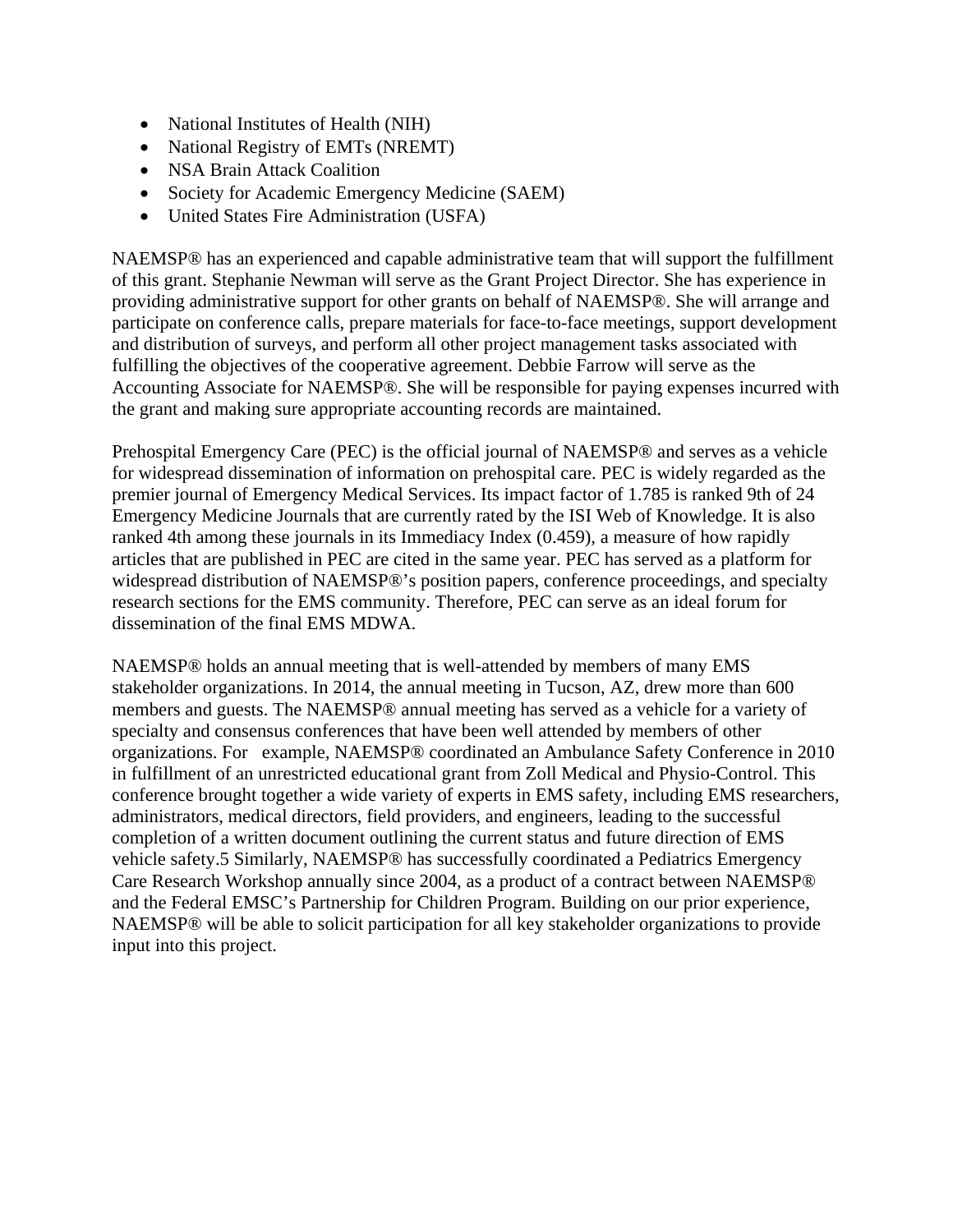NAEMSP® has previously been awarded and successfully completed competitive grants on a wide variety of prehospital care topics. This prior experience provides NAEMSP® with an understanding of the requirements and technical knowledge needed to successfully complete such contracts. Recent grants include:

| Grant                                                | <b>Awarding Agency</b> |  |  |  |  |  |
|------------------------------------------------------|------------------------|--|--|--|--|--|
| Terrorism Injuries: Information Dissemination and    | <b>CDC</b>             |  |  |  |  |  |
| Exchange (TIDE 2)                                    |                        |  |  |  |  |  |
| <b>Ambulance Safety Project</b>                      | Zoll Medical &         |  |  |  |  |  |
|                                                      | Physio-Control         |  |  |  |  |  |
|                                                      |                        |  |  |  |  |  |
| National Research Agenda Modification No. 7 – Ethics | <b>NHTSA</b>           |  |  |  |  |  |
| Pediatric Emergency Care Research Workshop           | HRSA, MCHB,            |  |  |  |  |  |
|                                                      | <b>EMSC</b>            |  |  |  |  |  |
| Terrorism Injuries: Information Dissemination and    | <b>CDC</b>             |  |  |  |  |  |
| Exchange (TIDE)                                      |                        |  |  |  |  |  |
|                                                      |                        |  |  |  |  |  |
| Medical Directors Distance Education & Mentoring     | <b>NHTSA</b>           |  |  |  |  |  |
| Program                                              |                        |  |  |  |  |  |
|                                                      |                        |  |  |  |  |  |
| Technology and EMS Project NHTSA                     | <b>NHTSA</b>           |  |  |  |  |  |
| National Prehospital Evidence-Based Guidelines       | <b>NHTSA</b>           |  |  |  |  |  |
| Strategy                                             |                        |  |  |  |  |  |

## **VI. Project Team Composition**

### *Christian Knutsen, MD, MPH, FACEP*

Dr. Knutsen will act as the Principal Investigator/Project Manager and will have the lead responsibility for the day-to-day operation of the Cooperative Agreement. Knutsen completed his Emergency Medicine residency and his EMS Fellowship at the University of Pittsburgh Medical Center. He was among the first in the nation to be subspecialty boarded by the American Board of Emergency Medicine in EMS Medicine. Dr. Knutsen is an Assistant Professor of Emergency Medicine at SUNY Upstate Medical University where he is also the Medical Director of its EMS Educational Programs and is the Associate Program Director for its EMS Fellowship. Dr. Knutsen serves on the Standards and Practice Committee and Community Paramedicine Committees for NAEMSP®, works with the Central New York Regional Medical Advisory Committee serving as the chair of its education committee, serves with the University Police Physician Response Team, and provides medical direction to multiple EMS agencies, Mercy Flight Central Air Medical Service, and the Syracuse Police Department's Special Operations Team. Dr. Knutsen is involved in multiple ongoing EMS research projects.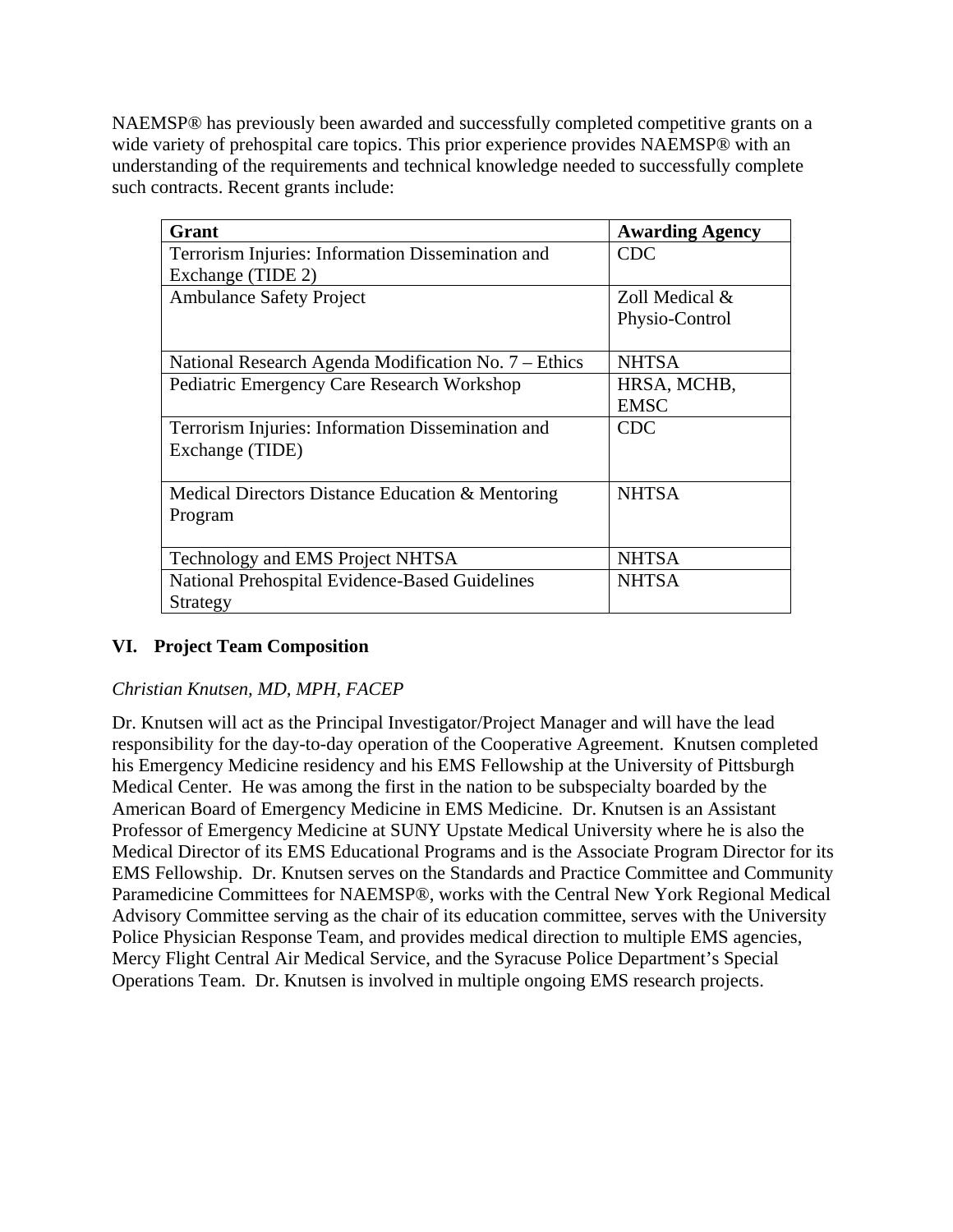#### *William D. Grant, EdD*

Dr. Grant is Professor of Emergency Medicine, Professor of Family Medicine and serves as the Associate Dean for Graduate Medical Education. He has extensive experience in teaching research methodologies and statistical concepts at the undergraduate and graduate levels to a variety of students and residents including experience in various specialties ranging from medicine to pharmacy to industry. He has designed and conducted research in clinical medicine and for industrial clients including medical device and pharma companies. He has extensive experience in developing and implementing funded projects at both the Federal and private levels. He is a Fellow of the Royal Statistical Society, a Fellow of the Royal Medical Society, he serves as a statistical peer reviewer for 5 medical journals and has served as grant reviewer for US and foreign governmental agencies. Dr. Grant has over 100 peer reviewed articles and over 200 invited presentations.

#### *Susan Wojcik, PhD, ATC*

Dr. Wojcik is an Associate Professor of Emergency Medicine. She has been with Upstate Medical University for over 14 years providing research education and support to the research endeavors of faculty, residents, fellows and students. Her focus and assistance in clinical research has expanded to assist others in understanding and application of statistical design and analysis and research interpretation. She has developed and implemented a research seminar series for the department's multiple fellowship programs. To facilitate clinical research she designed and implemented a program of student volunteers to assist in research data capture in the emergency department setting. She has been implementing a research scholarship program for the Department of Pharmacy residents. She has enhanced the research activities of other department working on both clinical and device studies. She has co-authored multiple research related publications including several focused on EMS.

### *Derek Cooney, M.D., FF/NREMT-P, FACEP*

Dr. Cooney is the Director of EMS and Disaster Medicine at SUNY Upstate Medical University and the Program Director of the EMS Medicine Fellowship. Dr. Cooney is board certified in EMS Medicine, Emergency Medicine, and Undersea & Hyperbaric Medicine, and is a Fellow of the American College of Emergency Physicians. He completed his Emergency Medicine Residency and EMS Medicine Fellowship training at the Texas A&M University Health Science Center, Scott & White Memorial Hospital.

Dr. Cooney currently provides Medical Direction to a number of emergency services in the region and is the Medical Director for the University Police Physician Response Team providing physician field response since 2008. Dr. Cooney serves on the Onondaga County EMS Advisory Board, CNY Regional EMS Council, CNY EMS Regional Emergency Medical Advisory Committee, New York ACEP EMS Committee, and the New York State EMS Counsel.

Dr. Cooney is a member of the Board of Directors and is the Chair for Standards and Clinical Practices at NAEMSP. Dr. Cooney has lectured locally, regionally, nationally, and internationally. He is active in research, has authored 15 book chapters in Emergency Medicine and EMS textbooks, and is editor the first edition of a new EMS Medicine textbook for McGraw-Hill. In addition to his qualifications as a physician, Dr. Cooney is also a certified paramedic and firefighter.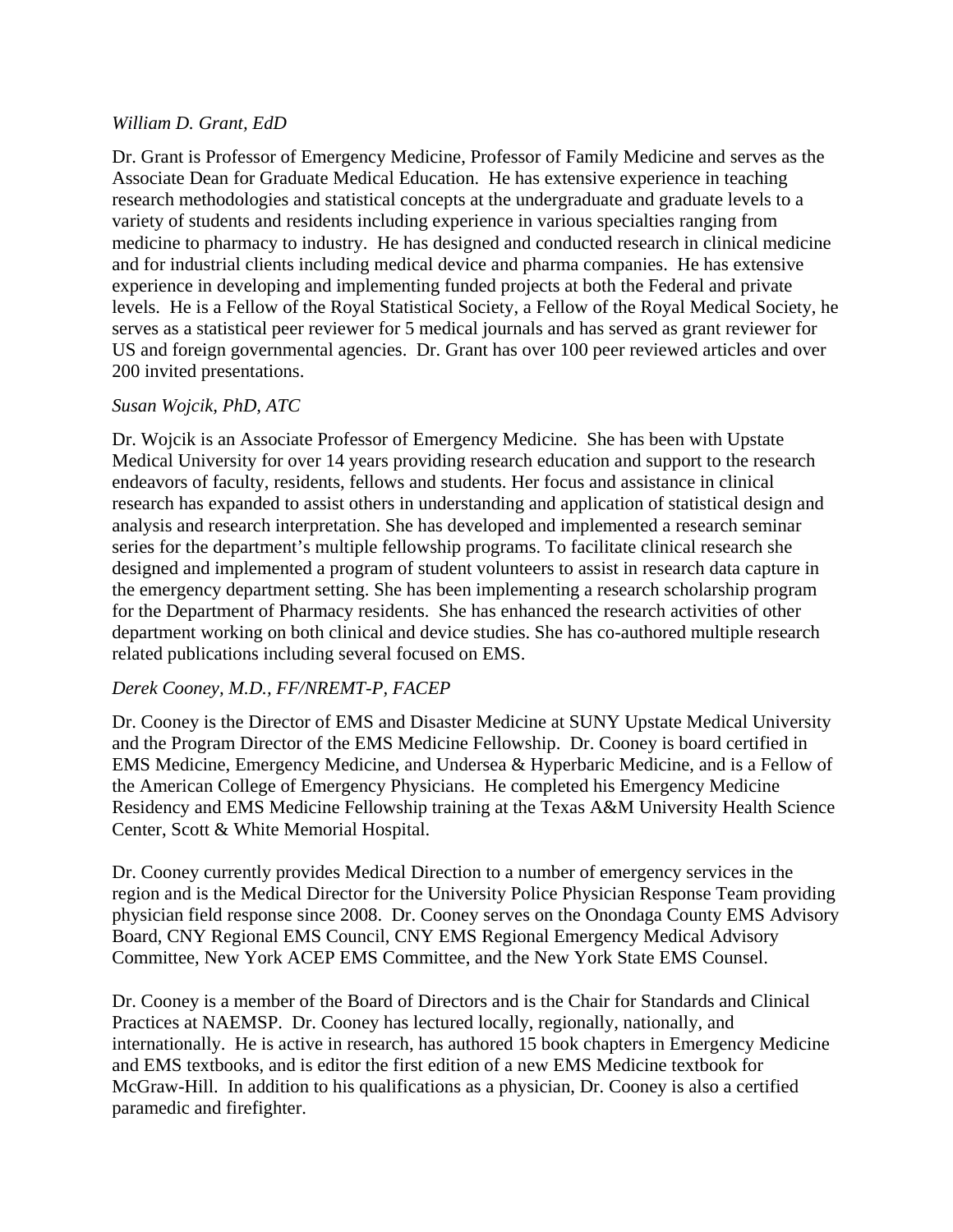### **VII. Project Timeline**

Pre-Project (January 2015 – August 2015)

An online survey instrument will be developed to assess the multiple attributes of prehospital medical direction outlined in the objectives section. The survey will be created and then reviewed and revised using a sample of EMS physicians in the Upstate New York area.

Year 1 (September 2015 – August 2015)

- September 2015: Survey design finalized by SUNY Upstate Research Team
- September 2015: August 2015 NHTSA obtains Office of Budget and Management approval for EMS MDWA survey project
- July 2016: SUNY Upstate DEM hires a project manager to manage day-to-day needs of this project, survey distribution, results collection, and project submission.

Year 2 (September 2016 – August 2017)

- September 2016 December 2017
	- o Survey distributed to New York State medical directors by NYSDOH BEMS and REMAC offices.
	- o Estimation of survey penetration into known number of NY medical directors made.
- January  $2018 -$ August  $2018$ 
	- o Project is introduced at the January 2018 NAEMSP® Annual Meeting and the survey is distributed to all attendees. NAEMSP® physicians complete the survey and both physician and non-physician members forward the survey link to other medical directors.
	- o NASEMSO and state medical offices distribute the survey to medical directors and EMS leaders.
	- o A Facebook Page is made available with a link to survey, allowing social media to help distribute the survey link to medical directors.
	- o Survey results are collected.

Year 3 (September 2017 – August 2018)

- September 2017 March 2018: Survey results statistically examined and results tabulated.
- March July 2018: EMS MDWA product will be drafted and made available for comments and revision through the process.
- August 2018: Final draft of the EMS MDWA will be submitted to NAEMSP® and NHTSA.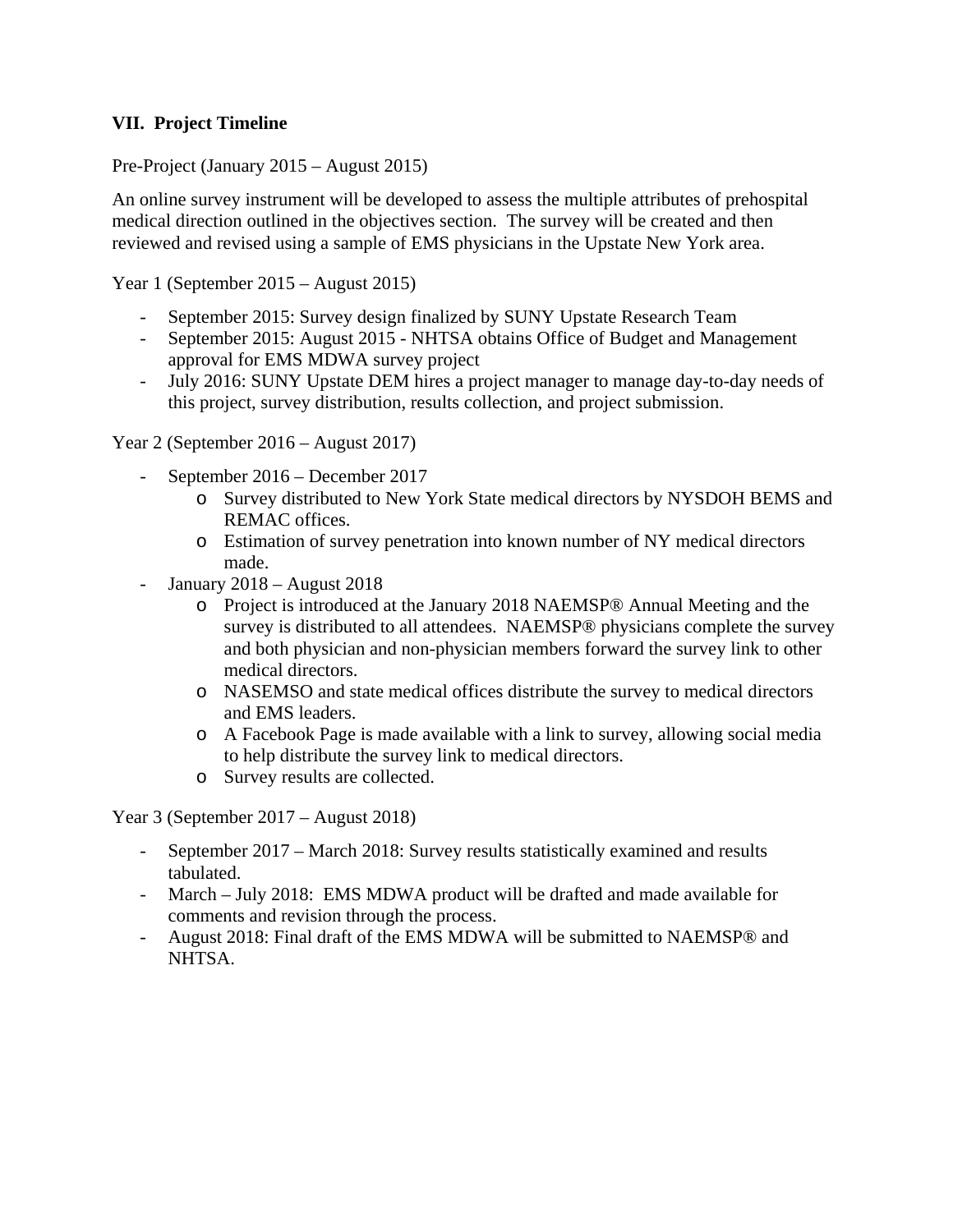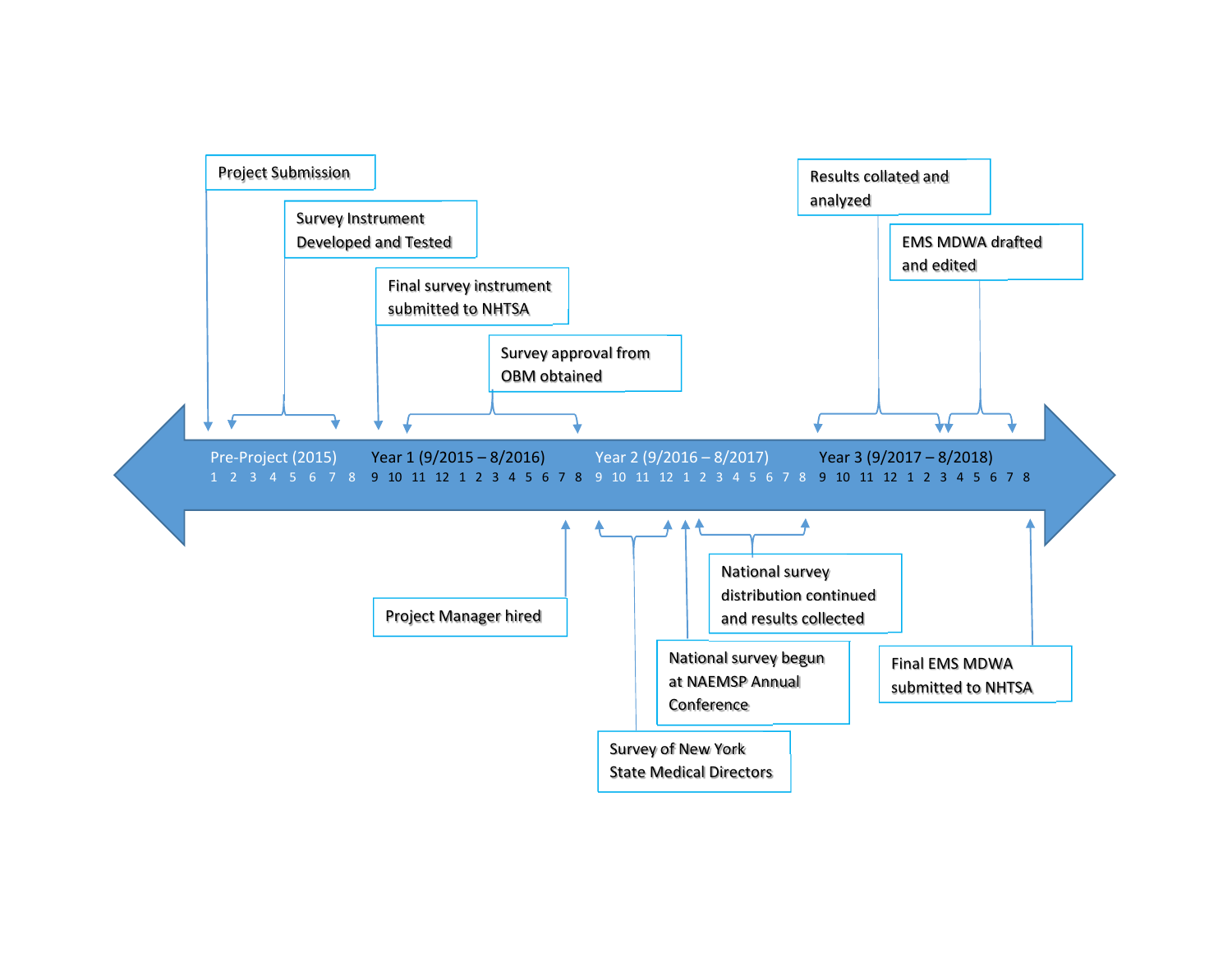#### **Appendix A: Proposed Components of a Medical Directors Survey Instrument**

*Demographic Data* 

- Name (blinded from investigators, for checking
- City and state of current employer and practice
- State of practice
- Age / Date of birth
- Gender
- Ethnicity and/or racial background

#### *Medical Director Qualifications*

- Medical Degree (MD or DO).
- Medical school attended, identifying both state and country of training.
- Residency Training
	- o Type of Residency Training (EM, IM, FP, surgery, other)
	- o Name of residency program and year of graduation
	- o Information about residency EMS experience
		- Residency include prehospital EMS experience?
		- Residency include aeromedical EMS experience?
		- Residency include special operations experience?
- Board Certification, Certifying Board, and year of certification
- Fellowship Training
	- o Type of fellowship training
	- o Name of fellowship program and year graduated
	- o For EMS fellowship trained physicians, Information about fellowship experience
	- o ABEM EMS Fellowship Board Certification (yes, no)
- Medical Director Course Training
	- o NAEMSP®
	- o State
	- o Local / Regional
	- o Other
- National organization involvement: ACEP, AAEM, NAEMSP®, NASEMSO,
- Previous Prehospital Training and Certification (past, current) as EMT Basic, Advanced EMT, EMT Paramedic, fire fighter, police officer, medical dispatcher, nurse, flight nurse or flight medic.
- Background
	- o Number of years as a prehospital medical director
	- o Expected number of year remaining in EMS medical direction

#### *Primary Work Description*

- Base salary (by intervals)
- Type of Practice: academic or private practice, EM/IM/Other,
- Primary Site academic, community, clinic, rural, tribal
- Hospital employed, group employed, mix
- Full time or part time

#### *Medical Directions for Prehospital Services*

- Medical Director for EMS agencies
	- o How many EMS agencies served?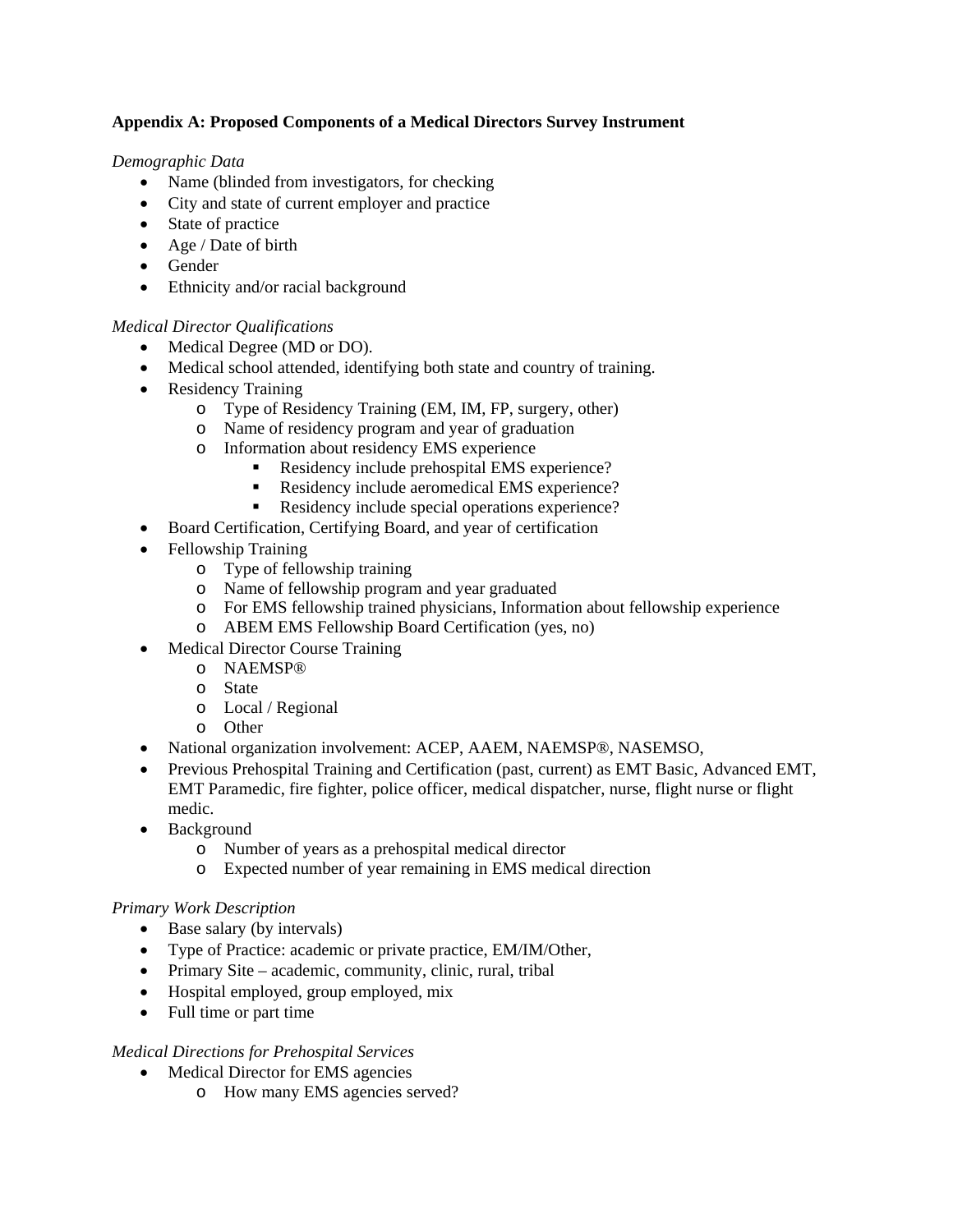- o For each agency:
	- Type of service (third service, fire service)
	- Location (Urban, Suburban, Rural agency, tribal)
	- **Provider model (all career, mostly career with some volunteer, mostly volunteer** with some career, all volunteer)
	- **Level of service ALS or BLS**
	- Size of agency (number of ambulances, number of EMTs/Paramedics, number of activations per year).
- o Relationship with Agency
	- **Employee, Independent Contractor, Volunteer**
	- Full time, part time (<35 hours per week),
	- Type of contract or agreement: No written contract, with practice, with employer, with university, with institution, with other agency
	- **Written job description or none**
	- Dedicated Hours Per Month: no dedicated hours, 0-20, 21-40, 41-60, 61-80, 81-100, 101-120, 121-140, 141-160, >160
	- Additional Support: Vehicle, Equipment, Radio, Cell Phone, Pager
- o Financial Support
	- Amount of compensation
	- Direct compensation, paid through employer, other model
- Medical Director for emergency dispatch centers
	- o Ability to review, modify, and approve dispatch protocols?
	- o Participate in an organized quality improvement program at PSAP
	- o Involved in Education, training, and medical oversight of emergency medical dispatchers?
	- o Attended an EMD orientation course
	- o Financial Support
		- Amount of compensation
		- Direct compensation, paid through employer, other model
- Medical Director for Aeromedical Service
	- o How many aeromedical agencies served?
	- o Size of each aeromedical service (number of helicopters; number of flight paramedics, flights nurses, flight physicians; number of activations per year).
	- o Relationship with Agency
		- Employee, Independent Contractor, Volunteer
		- Full time, part time (<35 hours per week),
		- Type of contract or agreement: No written contract, with practice, with employer, with university, with institution, with other agency
		- **Written job description or none**
		- Dedicated Hours Per Month: no dedicated hours, 0-20, 21-40, 41-60, 61-80, 81-100, 101-120, 121-140, 141-160, >160
		- Additional Support: Vehicle, Equipment, Radio, Cell Phone, Pager
	- o Financial Support
		- Amount of compensation
		- Direct compensation, paid through employer, other model
- Medical Director for Law Enforcement Agency
	- o Number of law enforcement agencies served
	- o Type of service: entire agency, tactical team only, other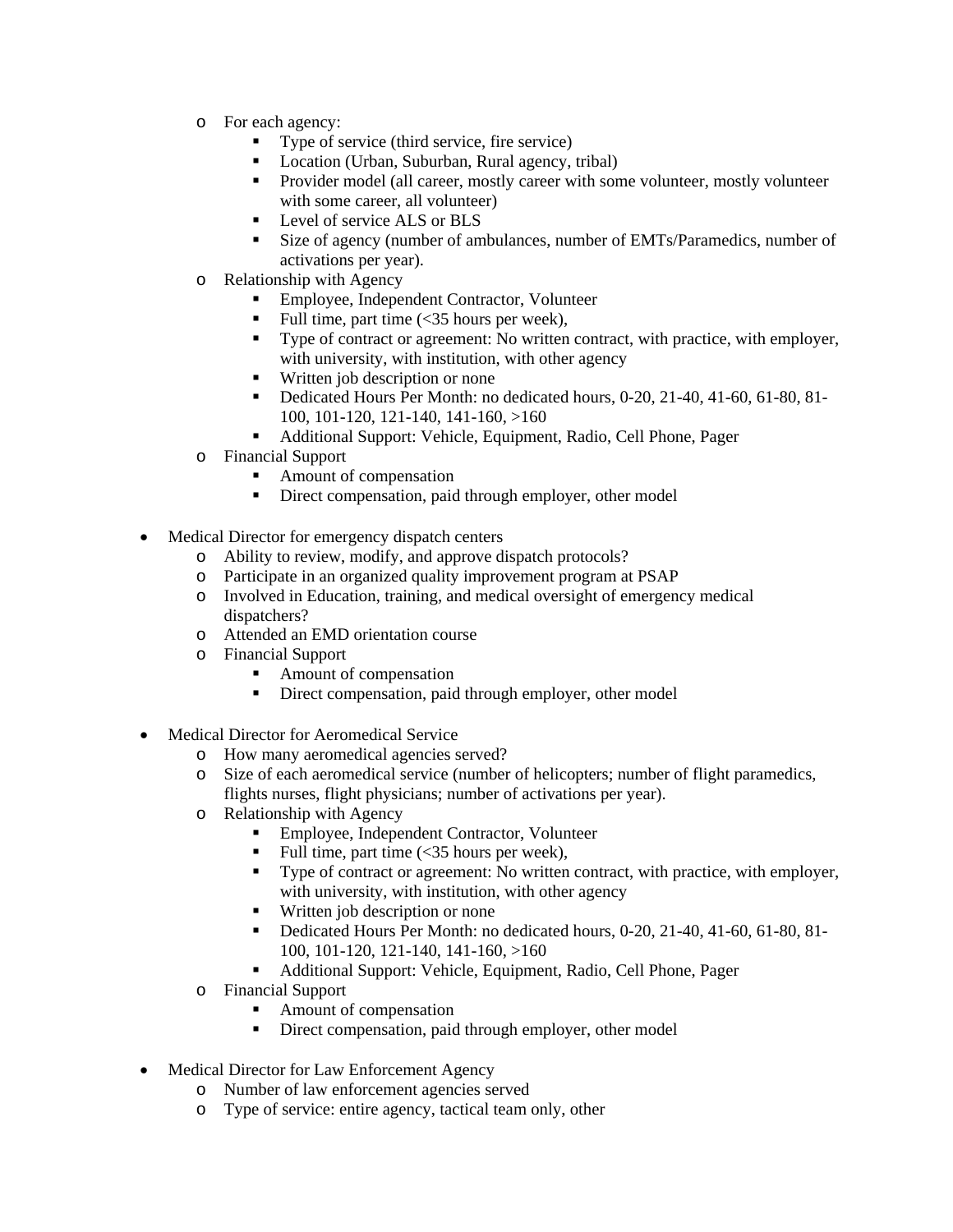- o Relationship with Agency
	- Employee, Independent Contractor, Volunteer
	- Full time, part time (<35 hours per week),
	- Type of contract or agreement: No written contract, with practice, with employer, with university, with institution, with other agency
	- Written job description or none
	- Dedicated Hours Per Month: no dedicated hours, 0-20, 21-40, 41-60, 61-80, 81-100, 101-120, 121-140, 141-160, >160
	- Additional Support: Vehicle, Equipment, Radio, Cell Phone, Pager
- o Financial Support
	- Amount of compensation
	- **Direct compensation, paid through employer, other model**
- Agency Involvement
	- o For agencies, protocol development, review, and revision,
	- o For region or state, protocol development, review, and revision
	- o Agency continuing quality investigations
	- o Ride outs with agency, number per month
	- o Provide regular education
- Workplace Protections
	- o Type of liability coverage
		- **Professional liability with medical malpractice**
		- Professional liability excluding medical malpractice
		- General Liability only
		- Employee practice liability
	- o Worker's Compensation
	- o Disability Insurance
	- o Medical Insurance
- Prehospital Education
	- o Residency Training Program (EM, IM, EM-IM, FP): faculty
	- o EMS Fellowship Training: faculty, director
	- o EMS Education Program: faculty, director
- Research
	- o Involved in EMS research
	- Number of publications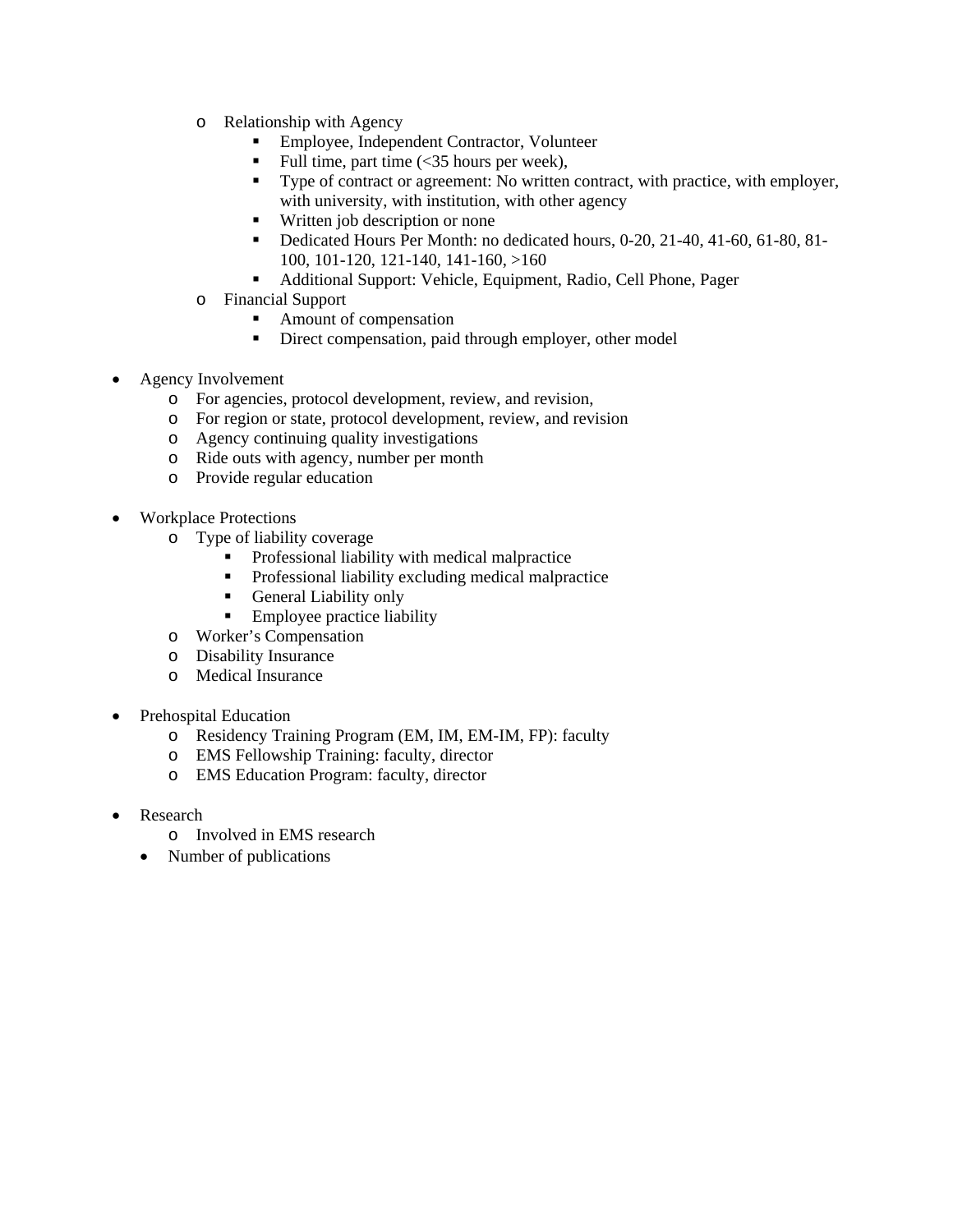### Appendix B: EMS MDWA Proposed Budget

| <b>EMS MDWA Budget</b>                                  |                                         |     |                            |  |                                              |                                 |                    |           |  |                                       |                                 |                    |           |                    |            |                                                                                                                                                                                                                                            |
|---------------------------------------------------------|-----------------------------------------|-----|----------------------------|--|----------------------------------------------|---------------------------------|--------------------|-----------|--|---------------------------------------|---------------------------------|--------------------|-----------|--------------------|------------|--------------------------------------------------------------------------------------------------------------------------------------------------------------------------------------------------------------------------------------------|
| <b>EXPENSES</b>                                         | Yr. 1 Costs (Sept.<br>2015 - Aug. 2016) |     | YR. 1 Units YR. 1 SUBTOTAL |  | <b>YR. 2 Costs (Sept. 2016</b><br>Aug. 2017) | YR. 2 Units/Rate YR 2. SUBTOTAL |                    |           |  | YR. 3 Costs (Sept. 2017<br>Aug. 2018) | YR. 3 Units/Rate YR 3. SUBTOTAL |                    |           | <b>TOTAL</b>       |            | <b>Budget Narrative</b>                                                                                                                                                                                                                    |
| Contractual                                             |                                         |     |                            |  |                                              |                                 |                    |           |  |                                       |                                 |                    |           |                    |            |                                                                                                                                                                                                                                            |
| <b>Project Manager</b>                                  | 150.00<br>\$                            |     | 96S<br>14,400.00           |  | 150.00                                       | 96                              |                    | 14,400.00 |  | 150.00                                | 96                              | $\mathbf{R}$       | 14,400.00 | \$.                | 43,200.00  |                                                                                                                                                                                                                                            |
|                                                         |                                         |     |                            |  |                                              |                                 |                    |           |  |                                       |                                 |                    |           |                    |            | Contract with SUNY                                                                                                                                                                                                                         |
| <b>Survey Manager</b>                                   |                                         |     | \$0                        |  | \$20,000                                     |                                 |                    | \$20,000  |  | 20,000.00                             |                                 |                    | 20,000.00 |                    | 40.000.00  | Upstate                                                                                                                                                                                                                                    |
|                                                         |                                         |     |                            |  |                                              |                                 |                    |           |  |                                       |                                 |                    |           |                    |            |                                                                                                                                                                                                                                            |
| <b>Grant Project Director</b>                           | 109.20<br>\$                            | 40  | s<br>4,368.00              |  | 109.20                                       | 30                              | \$                 | 3,276.00  |  | 109.20<br>£.                          | <b>S</b><br>30.00               | \$                 | 3,276.00  | \$.                |            | set up and participate on<br>conference calls (1 hr per<br>month), submit monthly<br>progress reports (1 hr per<br>month), submit monthly<br>payment requests (1 hr per<br>month), assist with survey<br>10,920.00 and social media set-up |
|                                                         |                                         |     |                            |  |                                              |                                 |                    |           |  |                                       |                                 |                    |           |                    |            |                                                                                                                                                                                                                                            |
| <b>Accounting Personnel</b>                             | \$<br>91.00                             |     | 1,638.00                   |  | 91.00                                        | 18                              | S                  | 1,638.00  |  | 91.00                                 | 18.00<br>-S                     | -\$                | 1,638.00  | Ś.                 | 4,914.00   | Project-related accounting<br>and audit expenses                                                                                                                                                                                           |
| Research Team Member 1 -<br>Grant                       | \$6,670                                 |     | \$6,670                    |  | \$6,670                                      |                                 |                    | \$6,670   |  | 6,670.00                              |                                 | £.                 | 6,670.00  | $\hat{\mathbf{c}}$ | 20,010.00  | Stipend                                                                                                                                                                                                                                    |
| Research Team Member 2 -                                |                                         |     |                            |  |                                              |                                 |                    |           |  |                                       |                                 |                    |           |                    |            | Stipend                                                                                                                                                                                                                                    |
| Wojcik<br>Research Team Member 3 -                      | \$6,670                                 |     | \$6,670                    |  | \$6,670                                      |                                 |                    | \$6,670   |  | 6,670.00                              |                                 | $\mathbf{\hat{s}}$ | 6,670.00  |                    | 20,010.00  | Stipend                                                                                                                                                                                                                                    |
| Cooney                                                  | \$0                                     |     | \$0                        |  | \$1,000                                      |                                 |                    | \$1,000   |  | \$1,000                               |                                 |                    | \$1,000   |                    | \$2,000    |                                                                                                                                                                                                                                            |
|                                                         |                                         |     |                            |  |                                              |                                 |                    |           |  |                                       |                                 |                    |           |                    |            |                                                                                                                                                                                                                                            |
| Travel<br><b>Kick-Off Meeting Total</b>                 |                                         |     |                            |  |                                              |                                 | $\hat{\mathbf{c}}$ | 545.00    |  |                                       |                                 |                    |           |                    | 545.00     |                                                                                                                                                                                                                                            |
| Airfare                                                 |                                         |     |                            |  | $\mathbf{R}$                                 |                                 |                    |           |  |                                       |                                 |                    |           |                    |            | round trip, coach airfare                                                                                                                                                                                                                  |
| Hotel Accommodations @ \$224                            |                                         |     |                            |  |                                              |                                 |                    |           |  |                                       |                                 |                    |           |                    |            | Lodging @ \$224 for one                                                                                                                                                                                                                    |
| including tax                                           |                                         |     |                            |  | 224.00<br>$\mathbf{s}$                       | 1.00                            | s                  | 224.00    |  |                                       |                                 |                    |           |                    |            | night                                                                                                                                                                                                                                      |
| Ground Transportation (Round<br>Trip @ \$0.575)/Parking |                                         |     |                            |  | 292.72                                       | 1.00                            |                    | \$250     |  |                                       |                                 |                    |           |                    |            | Mileage for one round trip<br>from Pittsburgh, PA to<br>Washington, DC +<br>Parking                                                                                                                                                        |
| Per Diem                                                |                                         |     |                            |  | 71.00                                        | 1.00                            |                    | 71.00     |  |                                       |                                 |                    |           |                    |            | Per diem for meals and<br>incidentals                                                                                                                                                                                                      |
| <b>Final Presentation to NHTSA</b>                      |                                         |     |                            |  |                                              |                                 |                    |           |  |                                       |                                 |                    |           |                    |            |                                                                                                                                                                                                                                            |
| Total                                                   |                                         |     |                            |  |                                              |                                 |                    |           |  |                                       |                                 |                    | 545.00    |                    | 545.00     |                                                                                                                                                                                                                                            |
| Airfare<br>Hotel Accommodations @ \$224                 | ፍ<br>÷,                                 |     | \$.<br>$\sim$              |  |                                              |                                 |                    |           |  | 500.00<br>$\mathcal{F}$               |                                 |                    |           |                    |            | round trip, coach airfare<br>Lodging @ \$224 for one                                                                                                                                                                                       |
| including tax                                           | \$.                                     |     | Ś.                         |  |                                              |                                 |                    |           |  | 224.00<br>\$                          | 1.00                            | \$                 | 224.00    |                    |            | night                                                                                                                                                                                                                                      |
| Ground Transportation (Round<br>Trip @ \$0.575/Parking  | \$                                      |     | Ś.                         |  |                                              |                                 |                    |           |  | 292.72                                | 1.00                            |                    | \$250     |                    |            | Mileage for one round trip<br>from Syracuse, NY, to<br>Washington, DC +<br>Parking                                                                                                                                                         |
|                                                         |                                         |     |                            |  |                                              |                                 |                    |           |  |                                       |                                 |                    |           |                    |            | Per diem for meals and                                                                                                                                                                                                                     |
| Per Diem<br><b>Travel Subtotal</b>                      |                                         |     | ¢                          |  |                                              |                                 |                    |           |  | 71.00                                 | 1.00                            |                    | 71.00     |                    | 1,090.00   | incidentals                                                                                                                                                                                                                                |
|                                                         |                                         |     |                            |  |                                              |                                 |                    |           |  |                                       |                                 |                    |           |                    |            |                                                                                                                                                                                                                                            |
| <b>Supplies/Direct Costs Total</b>                      |                                         |     |                            |  |                                              |                                 |                    |           |  |                                       |                                 |                    |           | s                  | 3,700.00   |                                                                                                                                                                                                                                            |
|                                                         | \$.                                     |     | S.                         |  |                                              |                                 | \$.                |           |  |                                       |                                 |                    |           | ዼ                  |            | <b>Survey Monkey</b>                                                                                                                                                                                                                       |
| Survey Tool                                             | 200.00                                  |     | 200.00                     |  | 200.00                                       |                                 |                    | 200.00    |  | 200.00                                |                                 |                    | 200.00    |                    | 600.00     | subscription<br>copies to distribute<br>information about the<br>survey to NAEMSP, New<br>York Medical Directors,                                                                                                                          |
| Copies                                                  | \$<br>1,000.00                          |     | \$<br>1,000.00             |  | $\mathbf{\hat{s}}$                           |                                 |                    |           |  |                                       |                                 |                    |           | S                  |            | 1,000.00 NASEMSO                                                                                                                                                                                                                           |
| Conference Calls                                        | 50.00<br>\$.                            |     | s.<br>200.00               |  | 50.00<br>$\mathbf{s}$                        |                                 | s                  | 200.00    |  | 50.00<br>£.                           | $\overline{4}$                  | -S                 | 200.00    | s                  | 600.00     | Quarterly Conference<br>Calls                                                                                                                                                                                                              |
| Postage                                                 | 1,500.00<br>\$                          |     | \$1,500                    |  |                                              |                                 |                    |           |  |                                       |                                 |                    |           | \$                 | 1,500.00   | Distribution of survey                                                                                                                                                                                                                     |
|                                                         |                                         |     |                            |  |                                              |                                 |                    |           |  |                                       |                                 |                    |           |                    |            |                                                                                                                                                                                                                                            |
| Indirect                                                | 37,191.00<br>\$                         | 19% | 7,066.29<br>£.             |  | 54,054.00                                    | 19%                             | £.                 | 10,270.26 |  | 34,599.00<br>¢                        | 19% \$                          |                    | 6,573.81  |                    |            | NAEMSP indirect cost rate<br>agreement with the<br>23,910.36 Federal Government                                                                                                                                                            |
| <b>TOTAL EXPENSES</b>                                   |                                         |     | 44,257.29<br>s             |  |                                              |                                 | s                  | 64,869.26 |  |                                       |                                 | \$.                | 61,172.81 | s                  | 169.754.36 |                                                                                                                                                                                                                                            |
|                                                         |                                         |     |                            |  |                                              |                                 |                    |           |  |                                       |                                 |                    |           |                    |            |                                                                                                                                                                                                                                            |